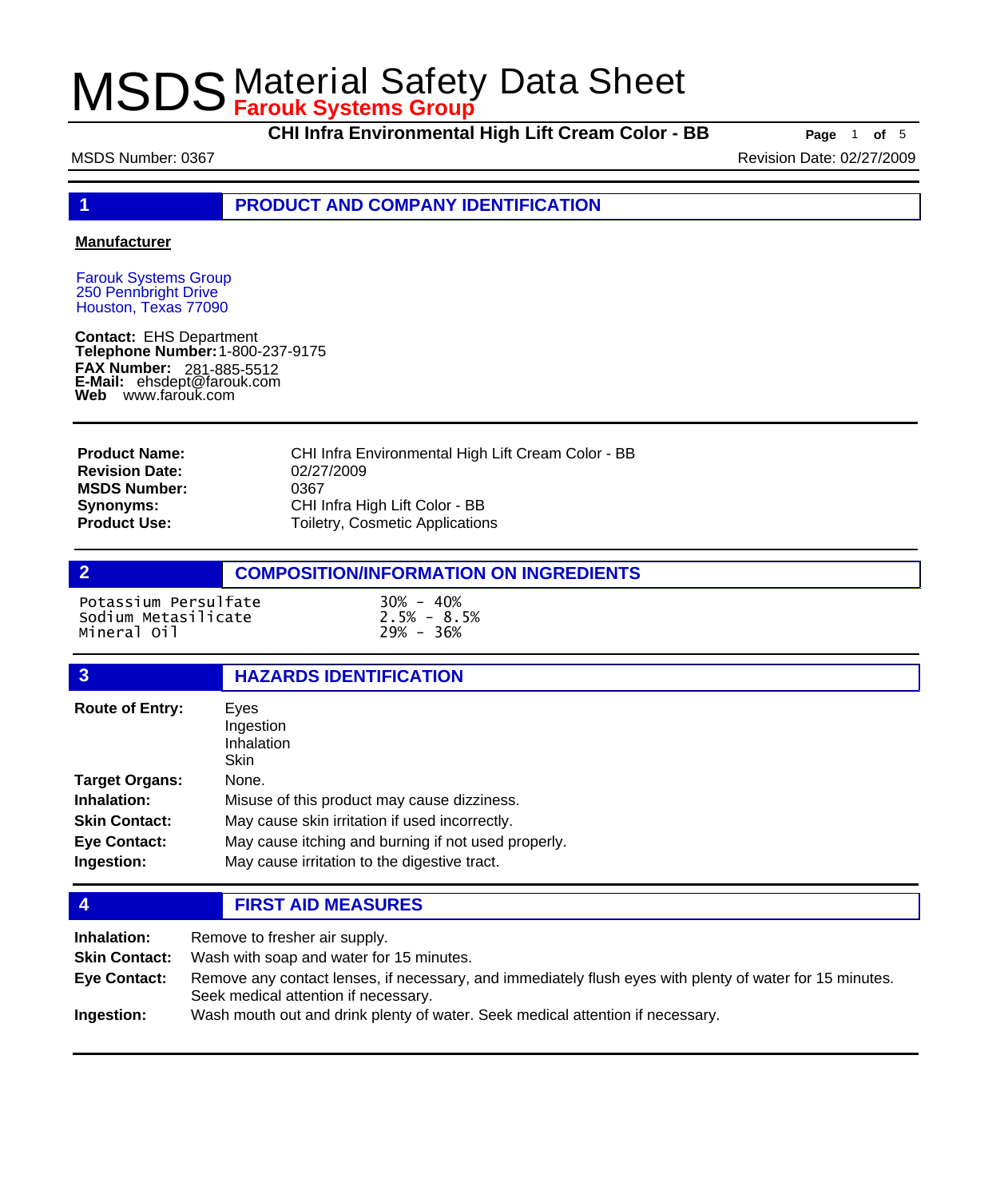**CHI Infra Environmental High Lift Cream Color - BB Page** <sup>2</sup> **of** <sup>5</sup>

MSDS Number: 0367 Revision Date: 02/27/2009

**5 FIRE FIGHTING MEASURES**

FLASHPOINT AND METHOD: Not applicable. FLAMMABLE LIQUIDS: Not available. AUTO IGNITION TEMP: None. FLAMMABLE CLASS: None. BURNING RATE OF SOLID: Not available GENERAL HAZARDS: Evacuate personnel downwind of fire to avoid inhalation of fumes and smoke.

EXTINGUISHING METHODS: Chemical type foam, Dry Chemical, Water Fog

HAZARDOUS COMBUSTION PRODUCTS: None.

FIRE FIGHTING PROCEDURES: This product is not flammable.However, hazardous decomposition and combustion products may be formed in a fire situation. Cool exposed containers with water spray to prevent overheating.

FIRE FIGHTING EQUIPMENT: Respiratory and eye protection are required for fire fighting personnel. Full protective equipment (Bunker Gear) and self contained breathing apparatus (SCBA) should be used for all indoor fires and significant outdoor fires. For small outdoor fires, which may be easily extinguished with a portable fire extinguisher, use of a SCBA may not be needed.

## **6 ACCIDENTAL RELEASE MEASURES**

SMALL SPILL: When a spill occurs, use absorbent material on the substance. Dispose of the material according to all local, state and federal regulations. Always use an absorbent material when cleaning up a spill.

ENVIRONMENTAL PRECAUTIONS: Avoid run-off or release into sewers, stormdrains and waterways.

GENERAL PRECAUTIONS: Remove containers away from flammable materials.

#### *HANDLING AND STORAGE* Use appropriate personal protective equipment as specified in Section 8. Handle in a manner consistent with good household/personal techniques and practices. **Handling Precautions:** Keep containers/bottles securely sealed when not in use. Store in cool/dry conditions that do not exceed room temperature. Try to store product in temperatures between 40°F to 90° F. **Storage Requirements:**

## **8 EXPOSURE CONTROLS/PERSONAL PROTECTION**

| <b>Engineering Controls:</b>      | These recommendations provide general guideance for handling this product safely. Because<br>specific use conditions may vary, safety procedures should be developed for each specific<br>application of this product. When developing procedures, always consider potential waste,<br>disposal and personal safety issues. |
|-----------------------------------|-----------------------------------------------------------------------------------------------------------------------------------------------------------------------------------------------------------------------------------------------------------------------------------------------------------------------------|
| <b>Protective Equipment:</b>      | EYES AND FACE: For reasonable foreseeable uses of this product, eye and face protection<br>is not required.<br>SKIN: For reasonable foreseeable uses of this product, skin protection is not required.<br>RESPIRATORY: For reasonable foreseeable uses of this product, respiratory protection is not<br>required.          |
| <b>Exposure Guidelines/Other:</b> | EXPOSURE GUIDELINES: Overexposure is unlikely. Since all parameters cannot be foreseen, the use of engineering controls to reduce<br>exposure may be necessary.                                                                                                                                                             |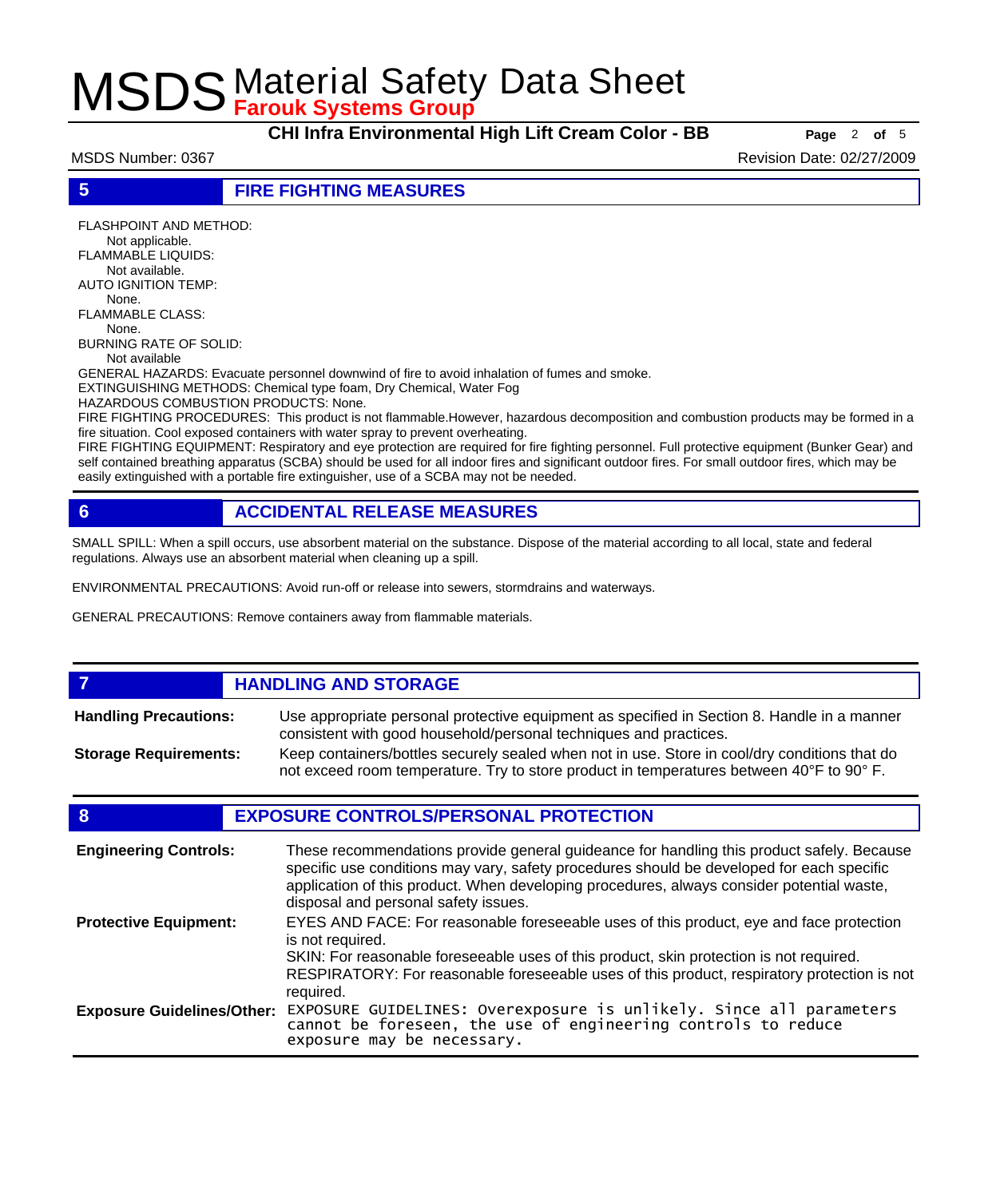**CHI Infra Environmental High Lift Cream Color - BB Page** <sup>3</sup> **of** <sup>5</sup>

MSDS Number: 0367 Revision Date: 02/27/2009

## **9 PHYSICAL AND CHEMICAL PROPERTIES**

| Appearance:            | Light to opaque tan color |
|------------------------|---------------------------|
| <b>Physical State:</b> | Creme                     |
| Odor:                  | Pleasant, fragrance       |
| pH:                    | $10.5 - 11.5$             |
| <b>Vapor Pressure:</b> | N/A                       |
| <b>Vapor Density:</b>  | N/A                       |
|                        |                           |

**Boiling Point:** N/A **Freezing/Melting Pt.:** N/A **Solubility:** Soluble in water. **Spec Grav./Density:** N/A

| 10                                    | <b>STABILITY AND REACTIVITY</b> |                                                                               |
|---------------------------------------|---------------------------------|-------------------------------------------------------------------------------|
| <b>Stability:</b>                     |                                 | YES.                                                                          |
| <b>Conditions to avoid:</b>           |                                 | None.                                                                         |
| Materials to avoid (incompatability): |                                 | Keep away from strong acids, reducing chemicals and heavy metals.             |
|                                       |                                 | Hazardous Decomposition products: Releases oxygen which may intensify a fire. |
| <b>Hazardous Polymerization:</b>      |                                 | Will Not Occur.                                                               |
|                                       |                                 |                                                                               |

### **11 TOXICOLOGICAL INFORMATION**

ACUTE:

DERMAL LD50: Not available. ORAL LD50: Not available. INHALATION LC50: Not available. EYE EFFECTS: This product may cause irritation to eyes if not used under normal conditions. TARGET ORGANS: NONE. SENSITIZATIONS: Not available. CARCINOGENICITY: IARC: Listed by IARC - No. NTP: Listed by NTP - No. OSHA: Listed by OSHA - No.

MUTAGENICITY: Not available. REPRODUCTIVE EFFECTS: None. TERATOGENIC EFFECTS: Not available.

## **12 ECOLOGICAL INFORMATION**

ENVIRONMENTAL DATA: Not available. ECOTOXICOLOGICAL INFO: Not available. DISTRIBUTION: Not available. CHEMICAL FATE INFO: Not available.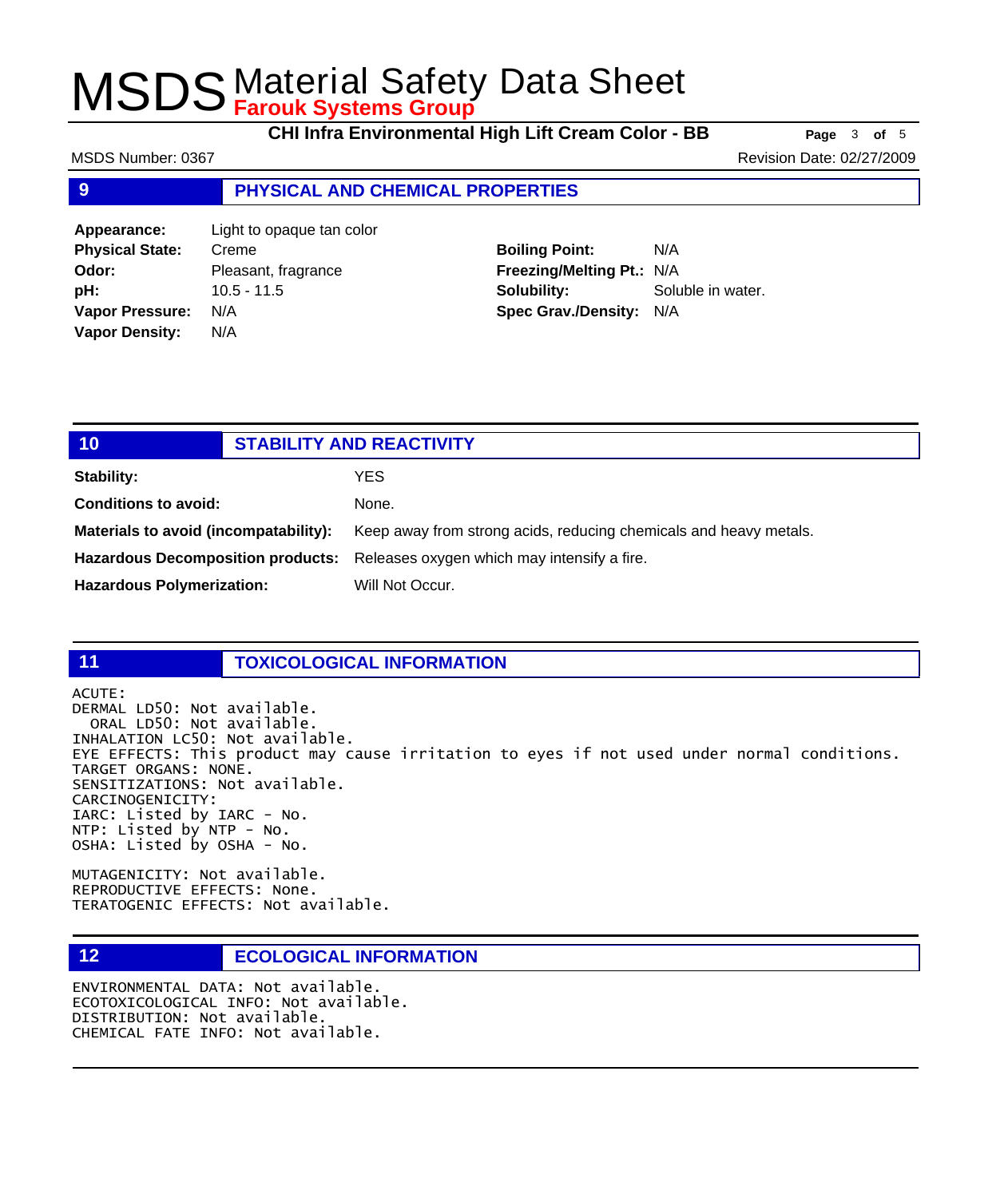**CHI Infra Environmental High Lift Cream Color - BB Page** <sup>4</sup> **of** <sup>5</sup>

MSDS Number: 0367 Revision Date: 02/27/2009

**13 DISPOSAL CONSIDERATIONS**

US EPA Waste Number and Descriptions:

DISPOSAL METHOD: Controlled release of diluted product into a biological wastewater treatment plant. COMPONENT WASTE NUMBER: No EPA Waste Numbers are applicable for this product's components. DISPOSAL INSTRUCTIONS: Dispose of waste material according to local, state and federal rules and regulations.

**14 TRANSPORT INFORMATION**

This product is regulated as a hazardous material by the United States (DOT) or Canadian (TDG) transportation regulations.

DOT CLASSIFICATION: Shipping Name: Consumer Commodity Class: ORM-D

IMDG CLASSIFICATION: Shipping Name: Oxidizing Liquid, nos(Potassium Persulfate mixture) - UN3139, PG III Class: 5.1 - Oxidizer

IATA CLASSIFICATION: Shipping Name: Oxidizing Liquid, nos (Potassium Persulfate mixture) - UN3139, PG III Class: 5.1 - Oxidizer Pkg Inst - Y514

1-800-424-9300 1-703-527-3887 Outside the United States CHEMTREC

## **15 REGULATORY INFORMATION**

UNITED STATES: SARA TITLE III (Superfund Amendments and Reauthorization Act) 311/312 HAZARD CATEGORIES Fire: No. Pressure Generating: No. Reactivity: No. Acute: No. 313 REPORTABLE INGREDIENTS: Not applicable. TITLE III NOTES: None. CERCLA(Comprehensive Response, Compensation, and Liability Act) CERCLA RQ: None. TSCA(Toxic Substance Release Act) TSCA REGULATORY: All ingredients are listed in the TSCA Inventory. CANADA: WHMIS(WORKER HAZARDOUS MATERIAL INFORMATION SYSTEM) This product is WHMIS controlled. CANADIAN INGREDIENT DISCLOSURE LIST: Sodium Metasilicate. CANADIAN ENVIRONMENTAL PROTECTION ACT: All intentional ingredients are listed on the DSL(Domestic Substance List). EUROPEAN COMMUNITY: EU REGULATORY: All intentional ingredients are listed on the European's EINECS Inventory. STATE REGULATIONS: Not available. LOCAL REGULATIONS: Not available.